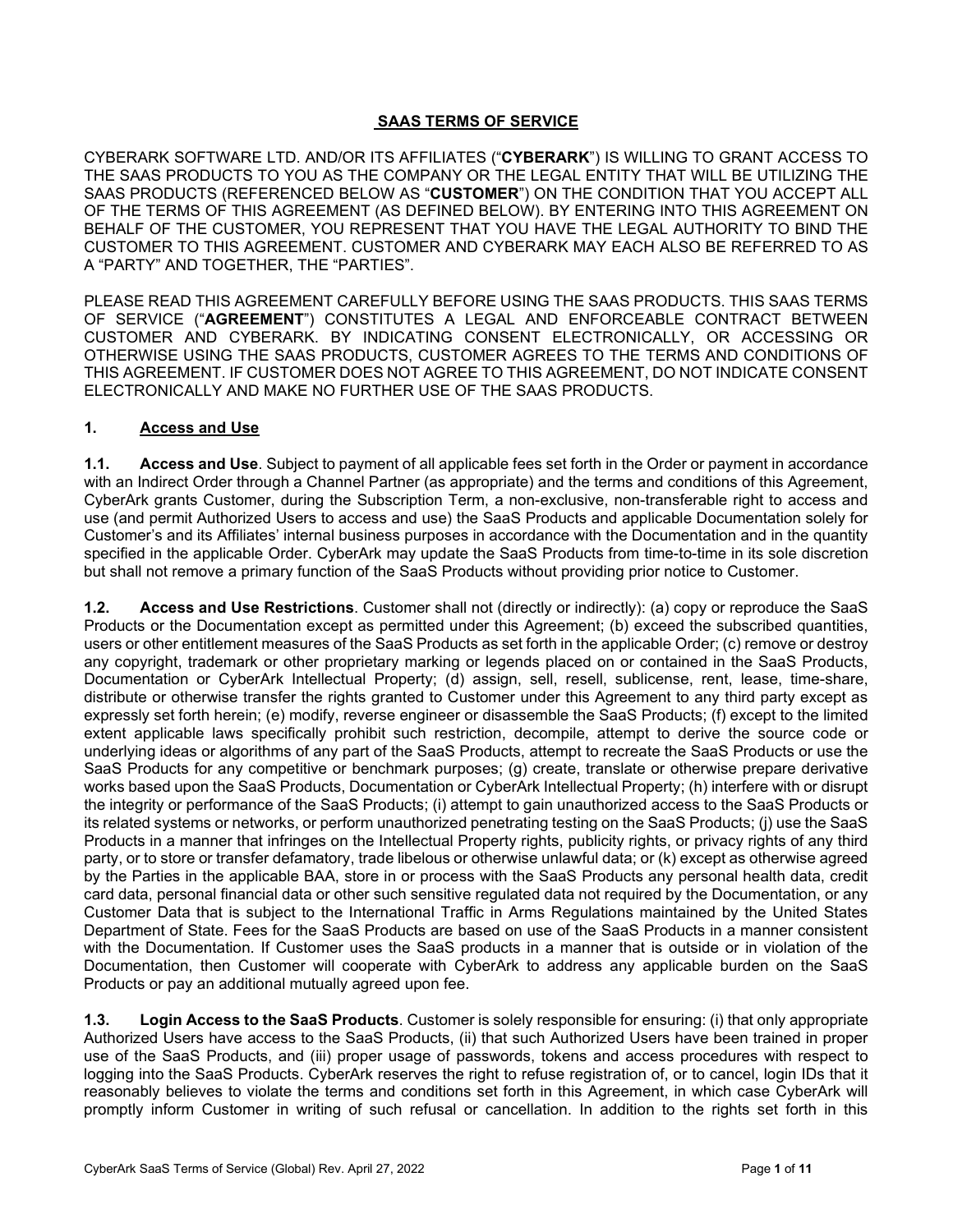Agreement, CyberArk may suspend Customer's access and use of the SaaS Products if there is an unusual and material spike or increase in Customer's use of the SaaS Products and CyberArk reasonably suspects or knows that such traffic or use is fraudulent or materially and negatively impacting the operating capability of the SaaS Products. CyberArk will provide notice prior to such suspension if permitted by applicable law or unless CyberArk reasonably believes that providing such notice poses a risk to the security of the SaaS Products. CyberArk will promptly reinstate Customer's access and use once the issue has been resolved.

**1.4. Trial Services**. If Customer is using a free trial, a proof of concept version of the SaaS Products, a beta version of the SaaS Products, or using the SaaS Products on any other free-of-charge basis as specified in an Order including any related support services to the extent provided by CyberArk in its sole discretion (collectively, "**Trial Services**"), CyberArk makes such Trial Services available to Customer until the earlier of: (i) the end of the free trial or proof of concept period or beta testing period as communicated by CyberArk or specified in an Order; (ii) the start date of any purchased version of such SaaS Products; or (iii) written notice of termination from CyberArk ("**Trial Services Period**"). CyberArk grants Customer, during the Trial Services Period, a non-exclusive, nontransferable right to access and use the Trial Services for Customer's internal evaluation purposes in accordance with the Documentation and subject to the access and use restrictions set forth in this Agreement. Customer is authorized to use Trial Services only for evaluation and not for any business or productive purposes, unless otherwise authorized by CyberArk in writing. Any data Customer enters into the Trial Services and any configurations made to the Trial Services by or for Customer during the term of such Trial Services will be permanently lost unless Customer: (a) has purchased a subscription to the same SaaS Products as covered by the Trial Services; or (b) exports such data or configurations before the end of such free period. There is no guarantee that features or functions of the Trial Services will be available, or if available will be the same, in the general release version of the SaaS Products, and Customer should review the SaaS Products features and functions before making a purchase. CyberArk will be under no obligation to provide Customer any maintenance or support services with respect to the Trial Services. Notwithstanding anything to the contrary, CyberArk provides the Trial Services "as is" and "as available" without any warranties or representations of any kind. To the extent permitted by law, CyberArk disclaims all implied warranties and representations, including, without limitation, any implied warranty of merchantability, fitness for a particular purpose and non-infringement. Customer assumes all risks and all costs associated with its use of the Trial Services. Customer's sole and exclusive remedy in case of any dissatisfaction or CyberArk's breach of the Agreement with respect to such Trial Services is termination of the Trial Services. Any obligations on behalf of CyberArk to indemnify, defend, or hold harmless under this Agreement are not applicable to Customers using Trial Services.

**1.5. Third Party Materials**. The SaaS Products include Third-Party Materials, use of which is subject to their respective OSS Licenses as indicated in the Documentation. CyberArk warrants that the inclusion of such Third-Party Materials in the SaaS Products will not prevent Customer from exercising the license rights provided to Customer herein in respect of the SaaS Products or limit Customer's ability to use the SaaS Products in accordance with the Documentation. Nothing herein shall derogate from mandatory rights Customer may have under any OSS Licenses, if any. Customer may obtain a copy of the source code for certain Third-Party Materials by following the instructions set forth in the Documentation.

**1.6. Support**. As part of its provision of the SaaS Products, CyberArk shall make available technical support to Customer in accordance with the Maintenance Services terms applicable to the SaaS Products. Upon notification from CyberArk, Customer shall promptly update any Agents on Customer systems that interact with the SaaS Products. Customer acknowledges and agrees that its failure to timely install such an update may result in disruptions to or failures of the SaaS Products, security risks or suspension of Customer's access to the SaaS Products, without any liability on the part of CyberArk to Customer. As used herein, "**Agents**" means CyberArk's proprietary software, systems and locally installed software agents and connectors that interact with the SaaS Products as may be provided by CyberArk in connection with the SaaS Products.

**1.7. Mobile Applications**. With regard to SaaS Products that require the use of mobile applications by an Authorized User, Customer shall ensure that all Authorized Users promptly download and install all available updates for the mobile applications. Customer further acknowledges and agrees that the SaaS Products may not properly operate should any Authorized User fail to do so, and that CyberArk is not liable for any damages caused by a failure to update mobile applications accordingly.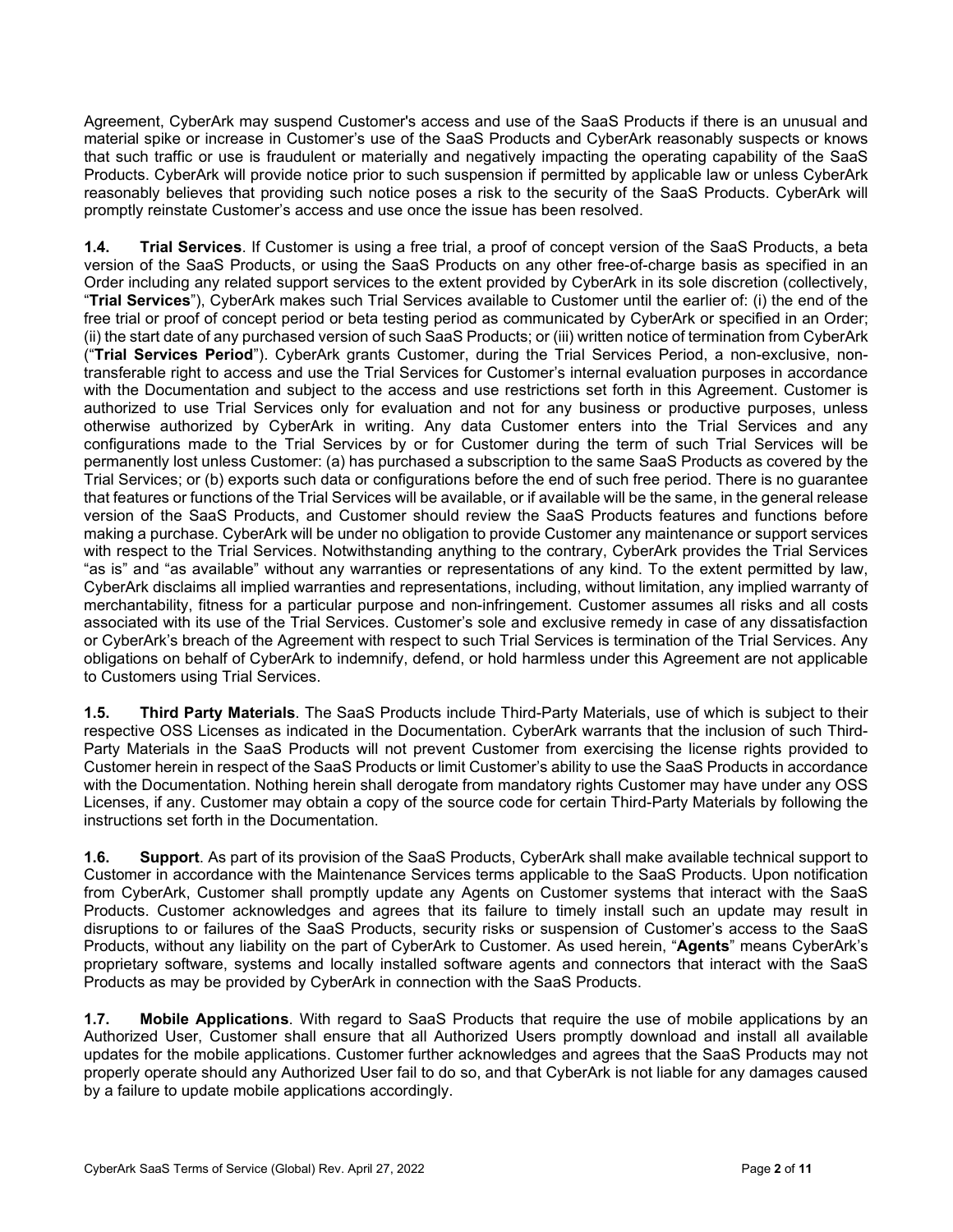## **2. Payment and Taxes**

**2.1. Payment Terms**. Customer shall pay all invoices within thirty (30) days of date of invoice, without any deduction or set-off (except for any amount disputed promptly and in writing by Customer in good faith), and payment will be sent to the address specified by CyberArk. Any amounts arising in relation to this Agreement not paid when due will be subject to a late charge of one and one-half percent (1  $\frac{1}{2}$  %) per month on the unpaid balance or the maximum rate allowed by law, whichever is less. Without prejudice to Customer's rights set out elsewhere in this Agreement, all SaaS Products fees are non-refundable and payable in advance. CyberArk may invoice for purchases of SaaS Products upon delivery.

**2.2. Taxes**. The fees and charges covered by this Agreement are exclusive of any Indirect Taxes imposed or levied, currently or in the future based on applicable legislation, on the SaaS Products. Unless otherwise agreed between the Parties, Customer will be liable for compliance with reporting and payment of such Indirect Taxes in its tax jurisdiction. CyberArk shall include the Indirect Taxes on its invoice to Customer and remit such Indirect Taxes collected to the relevant authority if required by applicable law. CyberArk will be responsible for direct taxes imposed on CyberArk's net income or gross receipts in its tax jurisdiction. Notwithstanding the forgoing, all payments made under this Agreement shall be in cleared funds, without any deduction or set-off, and free and clear of and without deduction from any Indirect Taxes or other withholdings of any nature.

**2.3. Indirect Orders**. If Customer places an Indirect Order, then CyberArk grants the rights described in this Agreement in consideration for and subject to: (a) Customer's agreement to comply with the pricing and payment terms of the Indirect Order, to be separately agreed between Customer and the applicable Channel Partner; and (b) Customer's agreement to comply with its obligations set forth in this Agreement (including the restrictions on use of the SaaS Products). Notwithstanding the foregoing, the final sales price or rate shall be freely and independently determined between the applicable Channel Partner and Customer. For the avoidance of doubt, in the case of such an Indirect Order, any indication in this Agreement of an agreement between Customer and CyberArk for the price payable by Customer for such Indirect Order shall be null and void and not form a binding part of this Agreement and the provisions of this Agreement related to payment terms, pricing and/or order procedures shall not apply.

### **3. Rights in Intellectual Property**

**3.1. Intellectual Property**. Except for the rights granted in this Agreement, all rights, title, and interest in and to the SaaS Products, Documentation, and CyberArk Intellectual Property are hereby reserved by CyberArk, its Affiliates or licensors. Except as provided for herein, all rights, title, and interest in and to Customer Intellectual Property are hereby reserved by Customer, its Affiliates or licensors. Nothing in this Agreement shall transfer ownership of any Intellectual Property rights from one Party to the other.

**3.2. Customer Data**. Customer owns all right, title and interest in all Customer Data. Nothing in this Agreement shall be construed to grant CyberArk any rights in Customer Data beyond those expressly provided herein. Customer grants CyberArk and its Affiliates the limited, non-exclusive, worldwide license to view and use the Customer Data solely for the purpose of providing the SaaS Products.

**3.3. Usage Data and Suggestions**. CyberArk shall be permitted to collect and use the Usage Data for its reasonable business purposes and for Customer's benefit. In the event CyberArk wishes to disclose the Usage Data or any part thereof to third parties (either during the Subscription Term or thereafter), such data shall be deidentified and/or presented in the aggregate so that it will not identify Customer or its Authorized Users. The foregoing shall not limit in any way CyberArk's confidentiality obligations pursuant to section 4 below. To the extent that Customer provides CyberArk with Suggestions, such Suggestions shall be free from any confidentiality restrictions that might otherwise be imposed upon CyberArk pursuant to this Agreement, and may be implemented by CyberArk in its sole discretion. Customer acknowledges that any CyberArk products or materials incorporating any such Suggestions shall be the sole and exclusive property of CyberArk.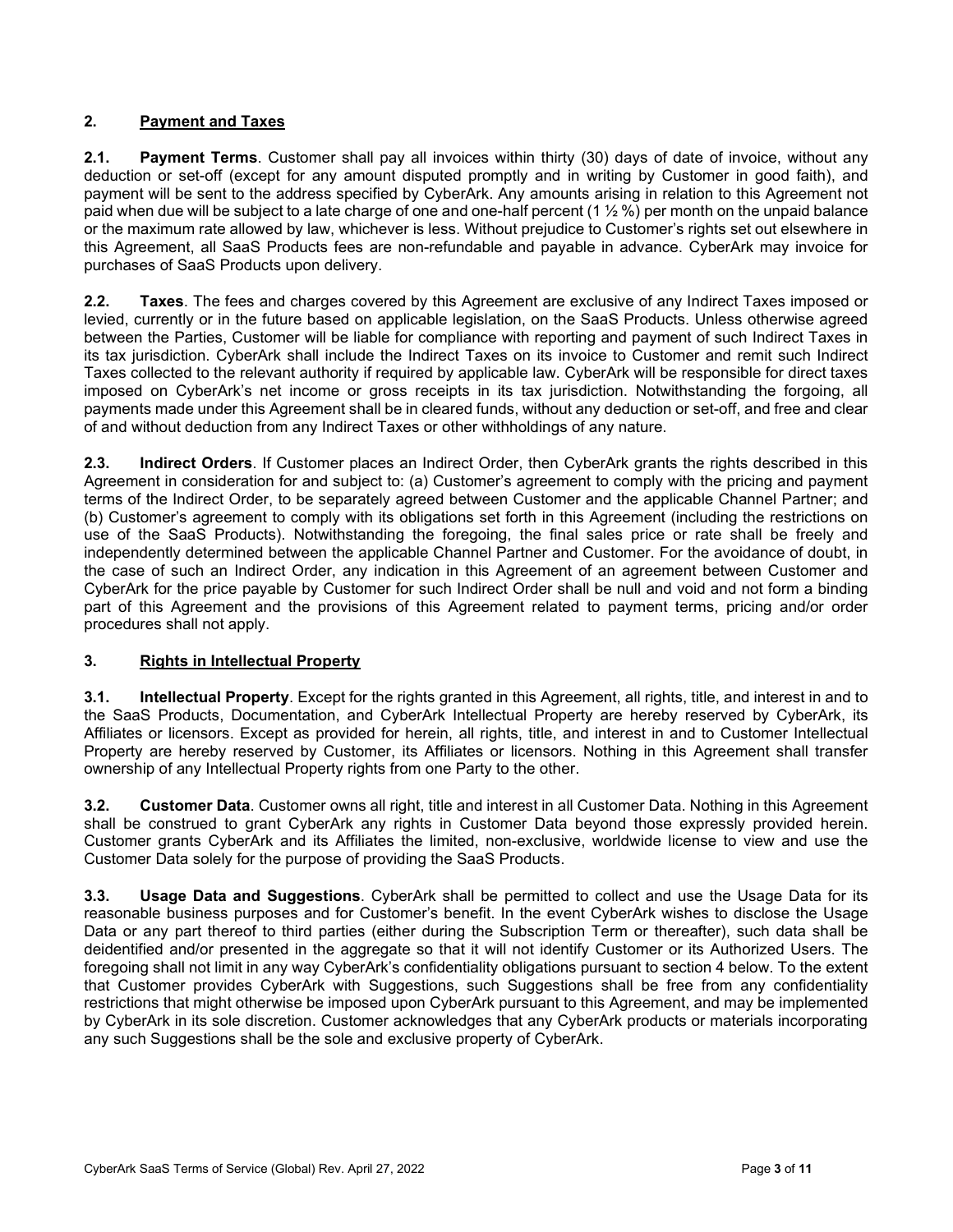# **4. Confidentiality**

**4.1. Confidential Information**. The Parties acknowledge that each may disclose certain valuable confidential and proprietary information to the other Party. The receiving Party may only use the disclosing Party's Confidential Information to fulfil the purposes of this Agreement and in accordance with the terms of this Agreement. The receiving Party will protect the disclosing Party's Confidential Information by using at least the same degree of care as the receiving Party uses to protect its own Confidential Information of a like nature (but no less than a reasonable degree of care) to prevent the unauthorized use, dissemination, disclosure or publication of such Confidential Information. Notwithstanding the foregoing, the receiving Party may disclose Confidential Information to its (and its Affiliates) employees, advisors, consultants, and agents on a need-to-know basis and provided that such party is bound by obligations of confidentiality substantially similar to those contained herein. This section 4 supersedes any and all prior or contemporaneous understandings and agreements, whether written or oral, between the Parties with respect to Confidential Information and is a complete and exclusive statement thereof. Additionally, the obligations set forth in section 5.3 and not this section 4 herein apply to Customer Data.

**4.2. Exceptions**. Information will not be deemed Confidential Information if it: (i) is known to the receiving Party prior to receipt from the disclosing Party directly or indirectly from a source other than one having an obligation of confidentiality to the disclosing Party; (ii) becomes known (independently of disclosure by the disclosing Party) to the receiving Party directly or indirectly from a source other than one having an obligation of confidentiality to the disclosing Party; (iii) becomes publicly known or otherwise ceases to be secret or confidential, except through a breach of this Agreement by the receiving Party; or (iv) is independently developed by the receiving Party without use of or reliance upon the disclosing Party's Confidential Information, and the receiving Party can provide evidence to that effect. The receiving Party may disclose Confidential Information pursuant to the requirements of a court, governmental agency or by operation of law but shall (to the extent permissible by law) limit such disclosure to only the information requested and give the disclosing Party prior written notice sufficient to permit the disclosing Party to contest such disclosure.

**4.3. Advertising and Publicity**. Neither Party shall make or permit to be made any public announcement concerning the existence, subject matter or terms of this Agreement or relationship between the Parties without the prior written consent of the other Party except as expressly permitted in this section. Customer grants CyberArk and its Affiliates during the term of the Agreement the right to use Customer's trade names, logos, and symbols ("Customer Marks") in its public promotional materials and communications for the sole purpose of identifying Customer as a CyberArk customer. CyberArk shall not modify the Customer Marks, or display the Customer Marks any larger or more prominent on its promotional materials than the names, logos, or symbols of other CyberArk customers. The foregoing promotional materials and communications may be created, displayed, and reproduced without Customer's review, provided that they are in compliance with this section and any Customer Marks usage guidelines provided by Customer to CyberArk in writing.

### **5. Security and Processing of Personal Data**

**5.1. Customer Data Content**. As between CyberArk and Customer, Customer is solely responsible for: (i) the content, quality and accuracy of Customer Data as made available by Customer and by Authorized Users; (ii) providing notice to Authorized Users with regards to how Customer Data will be collected and used for the purpose of the SaaS Products; (iii) ensuring Customer has a valid legal basis for processing Customer Data and for sharing Customer Data with CyberArk (to the extent applicable); and (iv) ensuring that the Customer Data as made available by Customer complies with applicable laws and regulations including Applicable Data Protection Laws.

**5.2. Data Protection Laws**. The Parties shall comply with their respective obligations under the Applicable Data Protection Laws. In particular, if Customer is established in the European Economic Area ("EEA"), in the United Kingdom ("UK") or in California, or will, in connection with the SaaS Products, provide CyberArk with personal data relating to an individual located within the EEA, the UK or California, the Parties shall comply with the Data Processing Addendum found at <https://www.cyberark.com/CyberArk-Data-Processing-Addendum.pdf> ("DPA") which in such case is hereby incorporated into this Agreement.

**5.3. HIPAA**. If the Customer buying a product listed at https://www.cyberark.com/trust/hipaa-compliance/ is a "covered entity" or a "business associate" and includes "Protected Health Information" in Customer Data (as these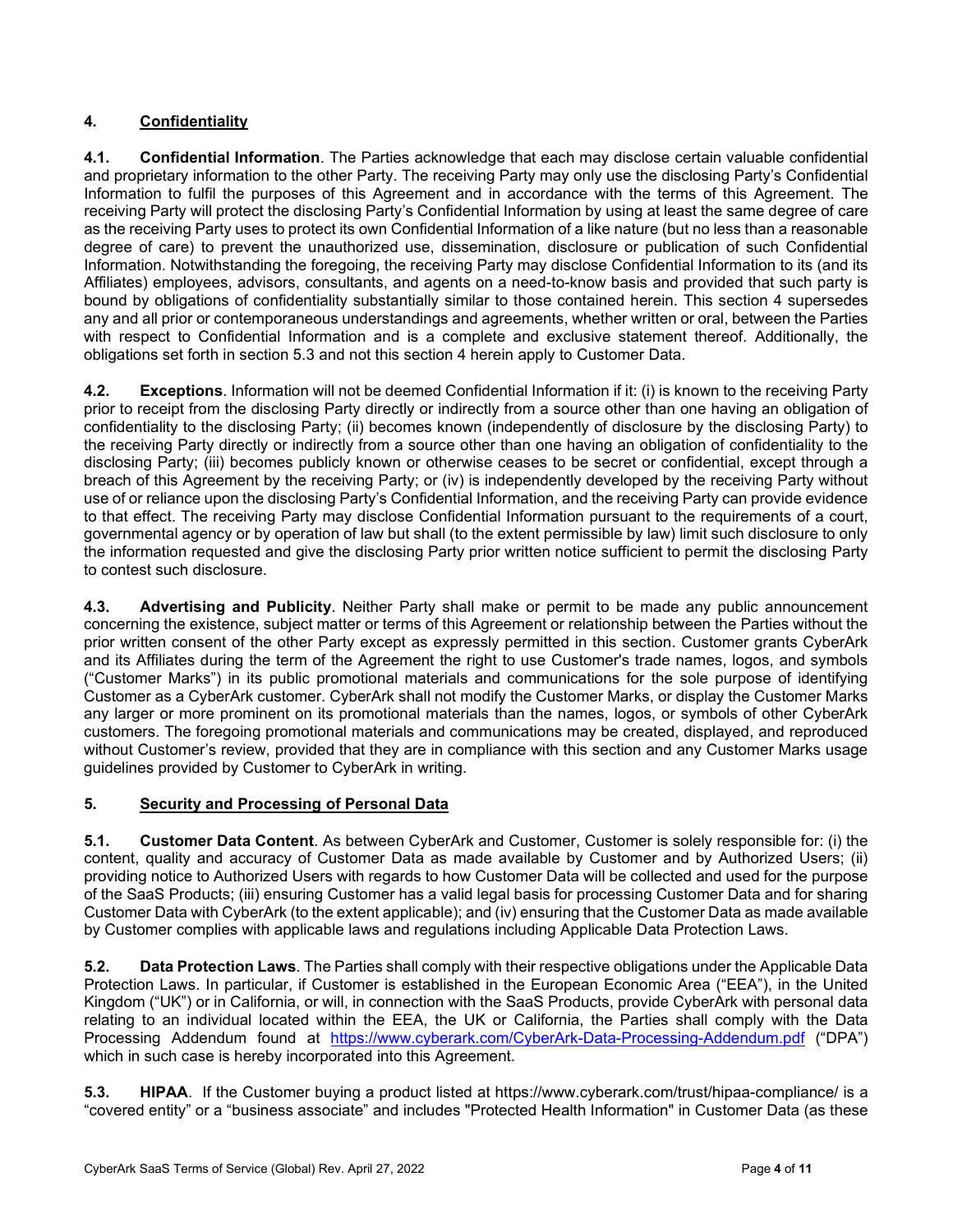terms are defined in the Business Associate Agreement ("**BAA**")), the Parties shall comply with the BAA found at cyberark.com/lgl/CyberArk-BAA.pdf. In such case, the terms of the BAA are hereby incorporated into this Agreement by reference.<br>5.4. Security of Cus

**Security of Customer Data**. CyberArk shall: (i) ensure that is has in place appropriate administrative, physical and technical measures designed to protect the security and confidentiality of Customer Data against any accidental or illicit destruction, alteration or unauthorized access or disclosure to third parties; (ii) have measures in place designed to protect the security and confidentiality of Customer Data; and (iii) access and use the Customer Data solely to perform its obligations in accordance with the terms of this Agreement, and as otherwise expressly permitted in this Agreement. CyberArk shall not materially diminish its security controls with respect to Customer Data during a particular SaaS Products term. The obligations set forth in this Section 5.4 are in addition to any confidentiality, privacy, security or other requirements contained in the BAA or DPA, as applicable.

## **6. Warranties**

**6.1. Limited SaaS Products Warranty**. During the applicable Subscription Term, CyberArk warrants that: (a) the SaaS Products will perform in substantial conformity with the Documentation; and (b) CyberArk will use industry standard measures designed to detect viruses, worms, Trojan horses or other unintended malicious or destructive code in the SaaS Products. The foregoing warranties are void if the failure of the SaaS Products has resulted from negligence, error, or misuse of the SaaS Products (including use not in accordance with the Documentation) by Customer, the Authorized User or by anyone other than CyberArk. Customer shall be required to report any breach of warranty to CyberArk within a period of thirty (30) days of the date on which the incident giving rise to the claim occurred. CyberArk's sole and exclusive liability, and Customer's sole and exclusive remedy, for breach of these warranties will be for CyberArk, at its expense, to use reasonable commercial efforts to correct such nonconformity within thirty (30) days of the date that notice of the breach was provided; and, if CyberArk fails to correct the breach within such cure period, Customer may terminate the affected Order and, in such event, CyberArk shall provide Customer with a pro-rata refund of any unused pre-paid fees paid for the period following termination as calculated on a monthly basis for the affected SaaS Products. Without derogating from CyberArk's obligations under this Agreement, Customer warrants that it shall take and maintain appropriate steps within its control to protect the confidentiality, integrity, and security of its Confidential Information and Customer Data, including: (i) operating the SaaS Products in accordance with the Documentation and applicable law and; and (ii) dedicating reasonably adequate personnel and resources to implement and maintain the security controls set forth in the Documentation. Customer will be responsible for the acts and omissions of its Authorized Users.

**6.2. Compliance with Law**. Each Party shall comply with all applicable, laws and regulations in connection with the performance of its obligations and the exercise of its rights under this Agreement.

**6.3. Disclaimer**. Any and all warranties, expressed, incorporated or implied, are limited to the extent and period mentioned in this Agreement. To the maximum extent allowed by applicable law, CyberArk disclaims (and disclaims on behalf of its licensors and/or contributors to any Third-Party Materials) all other warranties, conditions and other terms, whether express or implied or incorporated into this Agreement by statute, common law or otherwise, including the implied conditions and warranties of merchantability and fitness for a particular purpose. CyberArk will have no liability for delays, failures or losses attributable or related in any way to the use or implementation of thirdparty software or services not provided by CyberArk.

# **7. Indemnification**

**7.1. Infringement Indemnity**. CyberArk shall defend and indemnify Customer and/or its Affiliates and their officers, directors and employees against all third-party claims, suits and proceedings resulting from the violation, misappropriation, or infringement of such third party's patent, copyright, trademark or trade secret caused by Customer's use of the SaaS Products in accordance with this Agreement and the Documentation, and all directly related losses, liabilities, damages, costs and expenses (including reasonable attorneys' fees).

**7.2. Customer Data and Use Indemnity**. Customer shall defend and indemnify CyberArk and/or its Affiliates and their officers, directors and employees against any third-party claims, suits and proceedings (including those brought by a government entity), and all directly related losses, liabilities, damages, costs and expenses (including reasonable attorneys' fees) resulting from: (i) an alleged infringement or violation by the Customer Data of such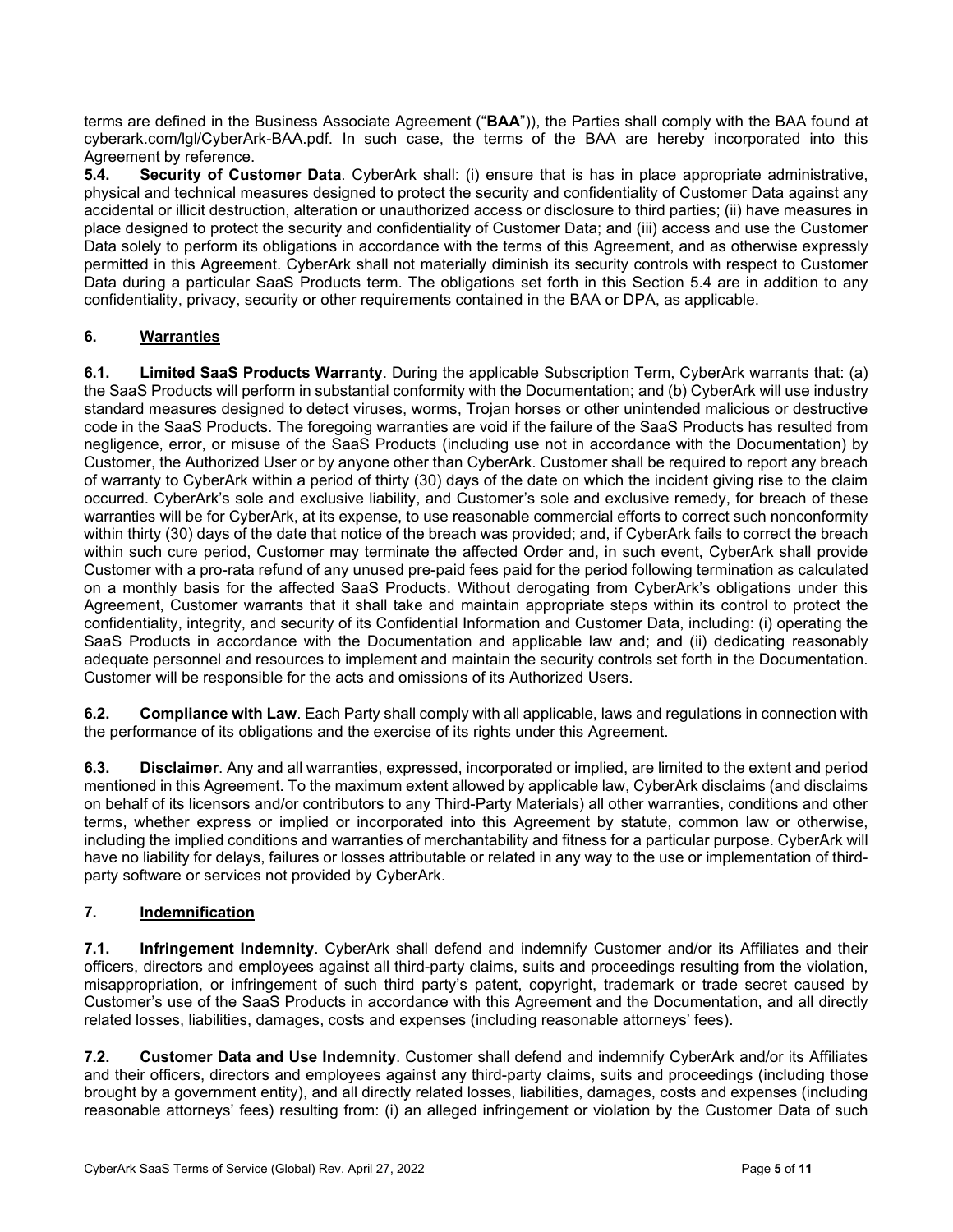third-party's patent, copyright, trademark, trade secret; or (ii) CyberArk's use of the Customer Data violating applicable law, provided that such use is in accordance with the terms of this Agreement and (where applicable) with the terms of the DPA and/ or the BAA.

**7.3. Process**. Each Party's defense and indemnification obligations herein will become effective upon, and are subject to: (a) the indemnified Party's prompt notification to the indemnifying Party of any claims in writing; and (b) the indemnified Party providing the indemnifying Party with full and complete control, authority and information for the defense of the claim, provided that the indemnifying Party will have no authority to enter into any settlement or admission of the indemnified Party's wrongdoing on behalf of the indemnified Party without the indemnified Party's prior written consent (not to be unreasonably withheld). At the indemnifying Party's request, the indemnified Party shall reasonably cooperate with the indemnifying Party in defending or settling any claim.

**7.4. Exclusions**. The above CyberArk obligations to defend and indemnify will not apply in the event that a claim arises from or relates to: (a) use of the SaaS Products not in accordance with the Documentation and this Agreement; (b) Customer's use of the SaaS Products in violation of applicable laws; (c) any modification, alteration or conversion of the SaaS Products not created or approved in writing by CyberArk; (d) any combination or use of the SaaS Products with any computer, hardware, software, data or service not required by the Documentation; (e) CyberArk's compliance with specifications, requirements or requests of Customer; or (f) Customer's gross negligence or willful misconduct.

**7.5. Remedies**. If the SaaS Products becomes, or CyberArk reasonably determines that the SaaS Products is likely to become, subject to a claim of infringement for which CyberArk must indemnify Customer as described above, CyberArk may at its option and expense: (a) procure for Customer the right to continue to access and use the SaaS Products, (b) replace or modify the SaaS Products so that it becomes non-infringing without causing a material adverse effect on the functionality provided by the infringing SaaS Products, or (c) if neither of the foregoing options are available in a timely manner on commercially reasonable terms, terminate the affected Order and provide Customer with a pro-rata refund of any unused pre-paid fees paid for the period following termination as calculated on a monthly basis for the affected SaaS Product. This section titled "Indemnification" states the sole liability of CyberArk and the exclusive remedy of Customer with respect to any indemnification claims arising out of or related to this Agreement.

### **8. Limitation of Liability**

**8.1. Maximum Liability**. Except for liability caused by CyberArk's intellectual property infringement indemnification obligations in section 7.1, Customer's data infringement indemnity in section 7.2, or Customer's payment obligations herein, in no event will either Party's maximum aggregate liability arising out of or related to this Agreement, regardless of the cause of action and whether in contract, tort (including negligence), warranty, indemnity or any other legal theory, exceed the total amount paid or payable to CyberArk under this Agreement during the twelve (12) month period preceding the date of initial claim.

**8.2. No Consequential Damages**. Neither Party will have any liability to the other Party for any loss of profits or revenues, loss of goodwill, or for any indirect, special, incidental, consequential or punitive damages arising out of, or in connection with this Agreement, however caused, whether in contract, tort (including negligence), warranty, indemnity or any other legal theory, and whether or not the Party has been advised of the possibility of such damages.

**8.3. Construction**. This Agreement is not intended to and will not be construed as excluding or limiting any liability which cannot be limited or excluded by applicable law, including liability for (a) death or bodily injury caused by a Party's negligence; or (b) gross negligence, willful misconduct, or fraud.

**9. Assignment**. Neither Party may assign any of its rights or obligations under this Agreement without the other Party's prior written consent, which will not be unreasonably withheld. Notwithstanding the foregoing, either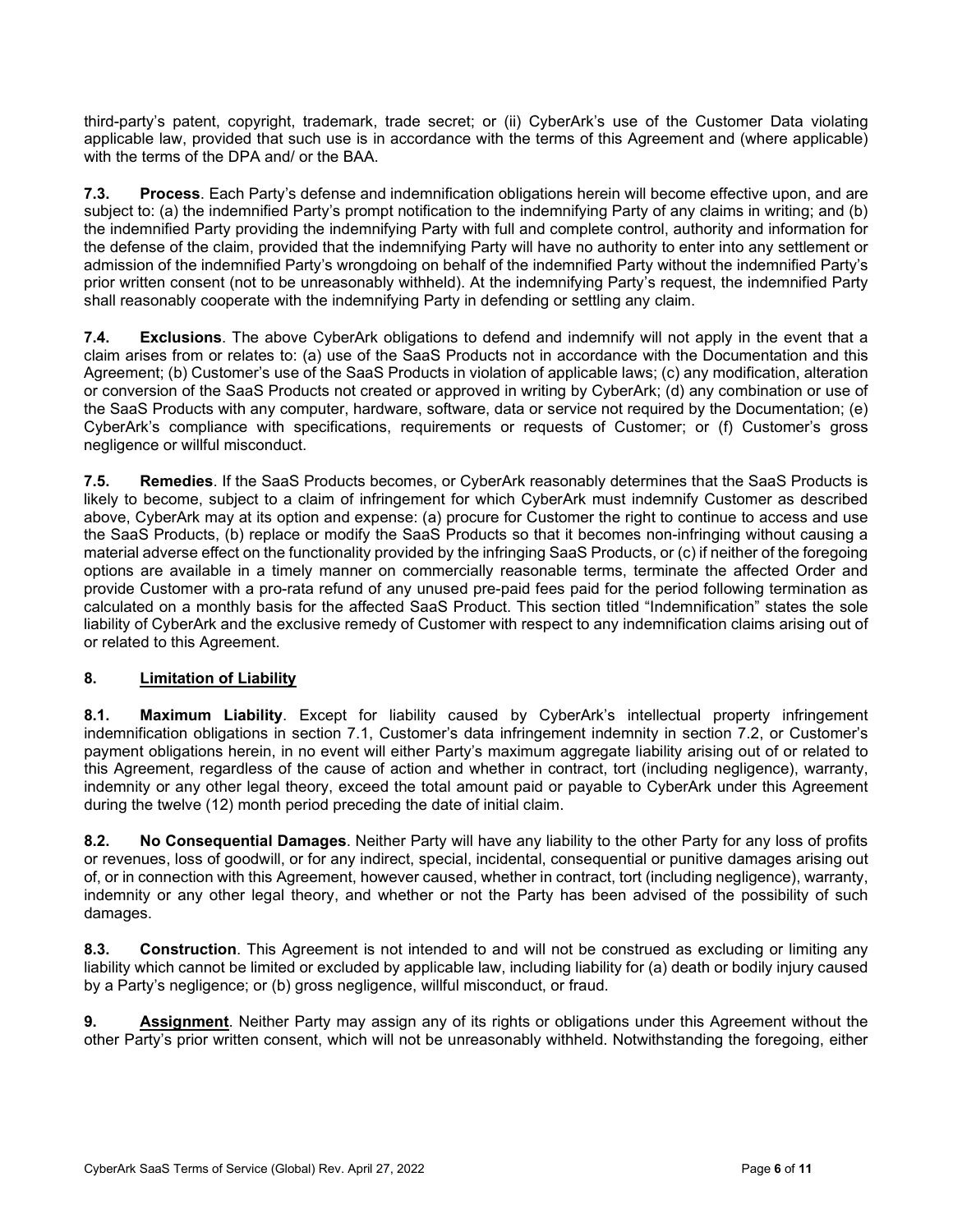Party may assign any and all of its rights and obligations under this Agreement to a successor in interest in the event of a merger or acquisition or to an Affiliate, upon written notice to the other Party.

## **10. Restricted Rights and Export Control**

**10.1. Export Control**. The exportation of the SaaS Products and Documentation, and all related technology and information thereof are subject to U.S. laws and regulations pertaining to export controls and trade and economic sanctions, including the U.S. Export Administration Act, Export Administration Regulations, the Export Control Reform Act, and the Office of Foreign Assets Control's sanctions programs, the laws of the State of Israel, and the laws of any country or organization of nations within whose jurisdiction Customer (or its Authorized Users who may use or otherwise receive the SaaS Products as expressly authorized by this Agreement) operates or does business, as amended, and the rules and regulations promulgated from time to time thereunder. Specifically, Customer hereby undertakes not to export, re-export, access or grant access to the SaaS Products and all related technology, information, materials and any upgrades thereto to: (a) any Prohibited Persons; (b) any country to which such export, re-export or access from is restricted or prohibited per the foregoing applicable laws; or (c) otherwise in violation of any applicable export or import restrictions, laws or regulations. Customer also certifies that it is not a Prohibited Person nor owned, controlled by, or acting on behalf of a Prohibited Person.

**10.2. Commercial Computer Software**. If Customer is an agency or contractor of the United States Government, Customer acknowledges and agrees that: (i) the SaaS Products (including any software forming a part thereof) were developed entirely at private expense; (ii) the SaaS Products (including any software forming a part thereof) in all respects constitute proprietary data belonging solely to CyberArk; (iii) the SaaS Products (including any software forming a part thereof) are not in the public domain; and (iv) the software forming a part of the SaaS Products is "Commercial Computer Software" as defined in sub-paragraph (a)(1) of DFARS section 252.227-7014 or FAR Part 12.212. Customer shall provide no rights in the Software (including any software forming a part thereof) to any U.S. Government agency or any other party except as expressly provided in this Agreement.

**11. Professional Services**. Customer may separately purchase from CyberArk professional services in relation to the SaaS Products as may be generally available by CyberArk to its customers, pursuant to CyberArk's then applicable professional services terms.

### **12. Term and Termination**

**12.1. Term**. This Agreement will be effective upon Customer's first access of a SaaS Product and shall remain in force during the applicable Subscription Term of the SaaS Product or throughout Customer's continued use of the SaaS Product, as applicable.

**12.2. Termination**. Either Party may terminate this Agreement immediately upon notice to the other Party if the other Party: (i) materially breaches this Agreement and fails to remedy such breach within thirty (30) days after receiving written notice of the breach from the other Party; or (ii) commences bankruptcy or dissolution proceedings, has a receiver appointed for a substantial part of its assets or ceases to operate in the ordinary course of business. In addition, a Party may terminate this Agreement, a SOW, or an Order , in whole or in part, or cease provision of the SaaS Products if required to comply with applicable law or regulation, and such termination will not constitute a breach of this Agreement by the terminating Party. CyberArk reserves the right to suspend Customer's access to the applicable SaaS Products upon 30 days' written notice to Customer if: (a) an invoice is more than sixty (60) days past due; or (b) if there is an uncured material breach of this Agreement. CyberArk will promptly reinstate Customer's access and use of the SaaS Products/provision of the Professional Services once the issue has been resolved. Upon termination or expiration of the Agreement or an Order, (x) any accrued rights and obligations will survive; (y) all outstanding fees and other charges under the Agreement or Order (as applicable) will become immediately due and payable, and (z) Customer will have no further right to access or use the applicable SaaS Products or professional services. If Customer is converting its perpetual on-premise software licenses to a SaaS Product, the applicable previously licensed perpetual on-premise software licenses will be terminated, along with any associated maintenance services, in accordance with the terms of the applicable Order.

**12.3. Effects of Termination/Expiration**. Upon termination or expiration of an applicable Subscription Term, CyberArk may immediately deactivate Customer's account, and: (i) Customer will have no further right to access or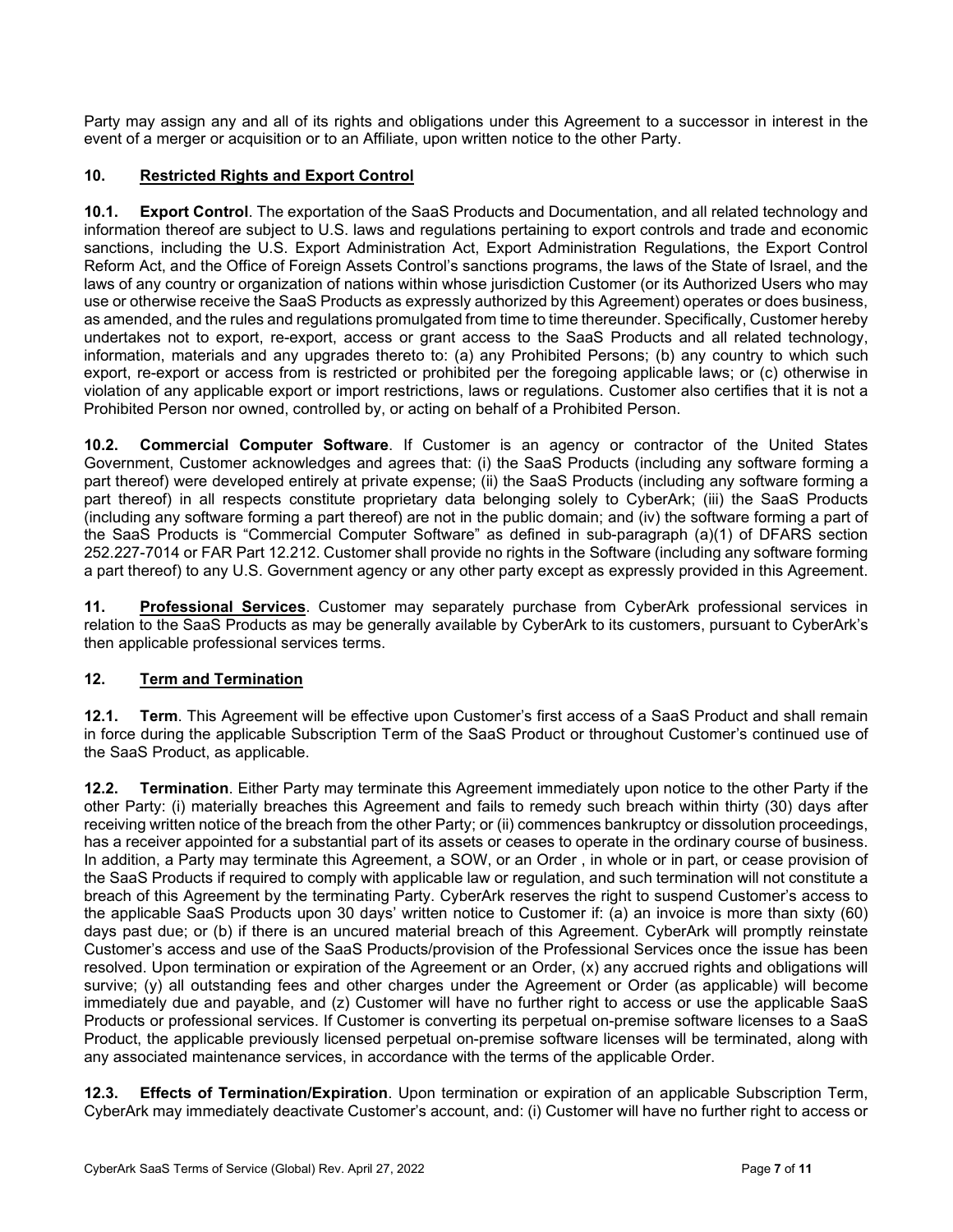use the SaaS Products; and (ii) each Party shall return or destroy any tangible Confidential Information of the other Party within its possession or control that is not contained on the SaaS Products promptly upon receiving written request from the other Party. Any Customer Data contained on the SaaS Products will be deleted within sixty (60) days of termination/expiration of Customer's Subscription Term. Customer acknowledges that it is responsible for exporting any Customer Data to which Customer desires continued access after termination/expiration, and CyberArk shall have no liability for any failure of Customer to retrieve such Customer Data and no obligation to store or retain any such Customer Data beyond 40 days following termination or expiration of the Customer's Subscription Term. Any Customer Data contained on the SaaS Products will be deleted within 60 days of termination or expiration of Customer's Subscription Term.

### **13. Miscellaneous**

**13.1. Independent Contractors**. Nothing in this Agreement will be construed to imply a joint venture, partnership or principal-agent relationship between CyberArk and Customer, and neither Party will have the right, power or authority to obligate or bind the other in any manner whatsoever.

**13.2. Notices**. All Notices will be in writing and will be deemed to have been duly given: (a) when delivered by hand; (b) three (3) days after being sent by registered or certified mail, return receipt requested and postage prepaid; (c) one (1) day after deposit with a nationally recognized overnight delivery or express courier service; or (d) when provided via email when the sender has received a delivery/read receipt. Notices for CyberArk should be sent to the following addresses: (i) for physical Notices the address specified for CyberArk in section 13.4 "Governing Law and Jurisdiction" and; (ii) for electronic Notices to: [contract-notices@cyberark.com.](mailto:contract-notices@cyberark.com)

**13.3. Force Majeure**. With the exception of Customer's payment obligations herein, neither Party will be liable to the other Party for any delay or failure to perform which is due to fire, pandemic, virus, epidemic, travel advisories as to health, security and/or terrorism, flood, lockout, transportation delay, war, acts of God, governmental rule or order, strikes or other labor difficulties, or other causes beyond its reasonable control. However, in such event, both Parties will resume performance promptly after the cause of such delay or failure has been removed.

**13.4. Governing Law and Jurisdiction**. Each Party agrees to the applicable governing law below without regard to choice or conflicts of law rules, and to the exclusive jurisdiction of the applicable courts below with respect to any dispute, claim, action, suit or proceeding (including non-contractual disputes or claims) arising out of or in connection with this Agreement, or its subject matter or formation. To the extent not prohibited by applicable law, each of the Parties hereby irrevocably waives any and all right to trial by jury in any legal proceeding arising out of or related to this Agreement.

| <b>CyberArk entity</b><br>entering<br>into<br><b>Agreement:</b> | <b>With</b><br><b>Principal</b><br><b>Office</b><br>at:                                          | <b>Choice of Law:</b>                                                         | <b>Exclusive</b><br>Jurisdiction:                   |
|-----------------------------------------------------------------|--------------------------------------------------------------------------------------------------|-------------------------------------------------------------------------------|-----------------------------------------------------|
| CyberArk Software, Inc.                                         | 60<br>Wells<br>Avenue,<br>MA.<br>02459.<br>Newton.<br>U.S.A.                                     | οf<br>Laws<br>Commonwealth<br>οf<br>Massachusetts,<br>U.S.A.                  | of<br>Courts<br>Boston,<br>Massachusetts,<br>U.S.A. |
| Cyber-Ark Software (UK) Ltd.                                    | Pear Place, 152-<br>One<br>158<br>Waterloo<br>Road.<br>London, SE1 8SB, U.K.                     | Laws of England<br>and Wales                                                  | of<br>Courts<br>London,<br>England                  |
| CyberArk Software Ltd.                                          | 9 Hapsagot St. Park Ofer<br>2. P.O. Box 3143.<br>Petach-Tikva 4951040.<br>Israel                 | Laws of Israel                                                                | Courts<br>οf<br>Tel<br>Aviv Jaffa, Israel           |
| CyberArk Software Canada Inc.                                   | 1200 Waterfront Centre<br>Burrard Street PO<br>200<br>Box 48600, Vancouver<br>BC V7X 1T2, Canada | Laws of Ontario<br>and the federal<br>laws of Canada<br>applicable<br>therein | οf<br>Courts<br>Toronto,<br>Ontario, Canada         |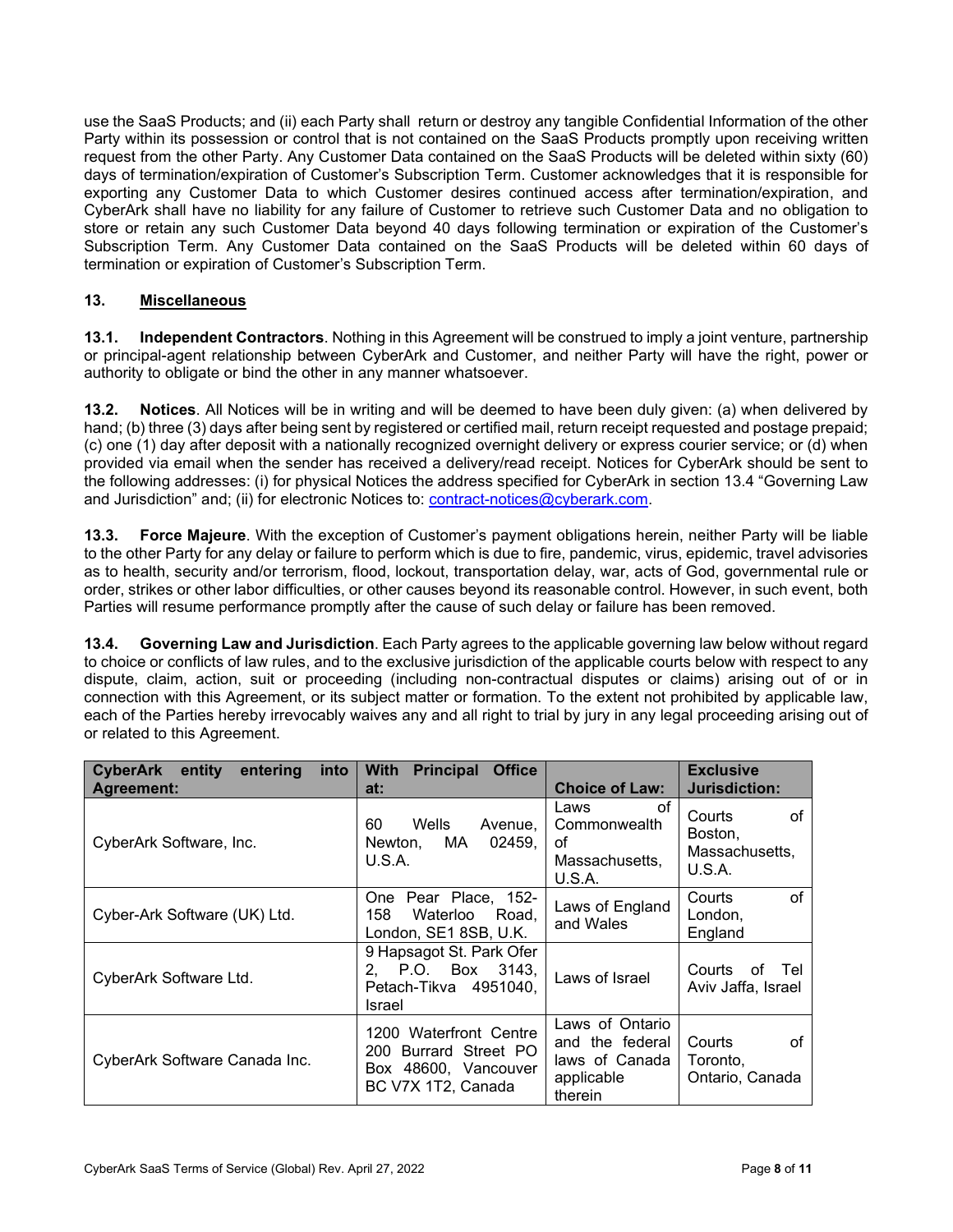| CyberArk Software (Singapore) Pte.<br>Ltd.         | 3 Anson Road #24-02,<br>Springleaf<br>Tower,<br>Singapore 079909                                                                                      | οf<br>Laws<br>Singapore        | of<br>Courts<br>Singapore               |
|----------------------------------------------------|-------------------------------------------------------------------------------------------------------------------------------------------------------|--------------------------------|-----------------------------------------|
| CyberArk Software (Japan) K.K.                     | Place<br>Century<br>Pacific<br>$1 - 11 - 1$ .<br>Marunouchi, Chiyoda-ku,<br>Tokyo                                                                     | Laws of Japan                  | Courts of Japan                         |
| Software (India)<br>Private<br>CyberArk<br>Limited | 3rd Floor, SY No. 136,<br>Sreshta<br>Marvel,<br>Gachibowli<br>Kondapur<br>Main Road, Gachibowli,<br>Reddy,<br>Ranga<br>500032,<br>Telangana,<br>India | Laws of India                  | of<br>Courts<br>Hyderabad,<br>India     |
| CyberArk Software (Australia) Pty Ltd              | Suite 6.0.1, Level 6, 55<br>St.<br>Sydney<br>Clarence<br><b>NSW 2000</b>                                                                              | Laws of Victoria,<br>Australia | of<br>Courts<br>Melbourne,<br>Australia |

**13.5. Entire Agreement, Execution, and Modification**. This Agreement supersedes all prior agreements and representations between the Parties regarding the subject matter of this Agreement. The terms and conditions contained in any Order issued by Customer will be of no force or effect, even if the Order is accepted by CyberArk. CyberArk may make changes to these Terms of Service from time to time. If CyberArk makes a material change to any of the foregoing, CyberArk will inform Customer by e-mail to the e-mail address(es) noted on the Order (or subsequently designated by Customer in writing as a contact for notifications from CyberArk), or through a banner or other prominent notice within the SaaS Products, or through the CyberArk support platform. If Customer does not agree to the change, Customer must so notify CyberArk by e-mail to contract-notices@cyberark.com within thirty (30) days after CyberArk's notice. If Customer so notifies CyberArk, then Customer will remain governed by the most recent terms of service applicable to Customer until the end of the then-current year of the Subscription Term and the updated terms shall apply upon the commencement of the subsequent Subscription Term.

**13.6. Severability and Waiver**. This Agreement shall be deemed severable, and the invalidity or unenforceability of any term or provision hereof shall not affect the validity or enforceability of this Agreement or of any other term or provision hereof. Should any term or provision of this Agreement be declared void or unenforceable by any court of competent jurisdiction, the Parties intend that a substitute provision will be added to this Agreement that, to the greatest extent possible, achieves the intended commercial result of the original provision. The failure of either Party to enforce any rights granted to it hereunder or to take action against the other Party in the event of any breach hereunder will not be deemed a waiver by that Party as to subsequent enforcement of rights or subsequent actions in the event of future breaches.

**13.7. Definitions and Interpretation**. The following definitions and rules of interpretation apply in this Agreement:

"**Affiliate**" means a company controlling, controlled by, or under common control with a Party (an entity will be deemed to have control if it owns over 50% of another entity).

"**Agents**" means CyberArk's proprietary software, systems and locally-installed software agents and connectors that interact with the SaaS Products as may be provided by CyberArk in connection with the SaaS Products.

**"Applicable Data Protection Laws"** means all applicable privacy and data protection laws, their implementing regulations, regulatory guidance and secondary legislations, each as updated or replaced from time to time, including: (a) the General Data Protection Regulation (EU 2016/679) (the "GDPR") and any applicable national implementing laws; (b) the UK General Data Protection Regulation ("UK GDPR") and the UK Data Protection Act 2018; (c) the Privacy and Electronic Communications Directive (2002/ 58/ EC) and any applicable implementing laws, including the Privacy and Electronic Communications Regulations 2003 (SI 2003/ 2426) ("EC Directive"); (d)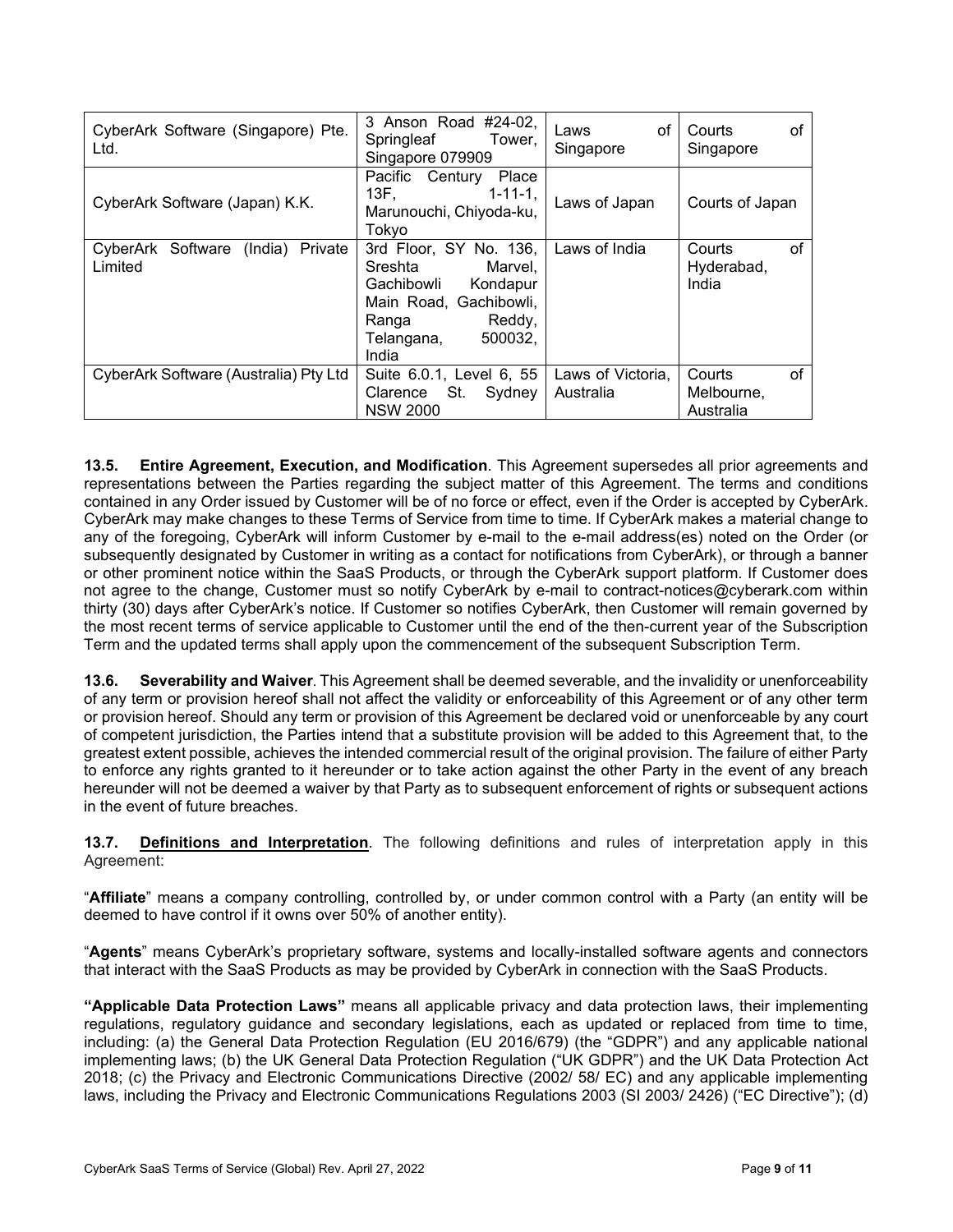the Canadian Personal Information Protection and Electronic Documents Act ("PIPEDA"); (e) U.S. legislation (e.g. the California Consumer Privacy Act ("CCPA") and the California Privacy Rights Act ("CPRA"); and (f) any other laws that may be applicable.

"**Authorized Users**" means employees, agents, consultants, contractors, or vendors authorized by Customer to use the SaaS Products solely for the internal use of Customer and its Affiliates, subject to the terms and conditions of this Agreement.

"**Channel Partner**" means a third-party business entity that CyberArk has appointed as an approved partner to as applicable, distribute, re-sell and support the SaaS Products.

"**Confidential Information**" means all information provided by the disclosing Party to the receiving Party concerning the disclosing Party or its Affiliates' business, products or services that is not generally known to the public, including information relating to customers, vendors, trade secrets, prices, products, services, computer programs and other intellectual property and any other information which a Party should reasonably understand to be considered Confidential Information whether or not such information is marked "Confidential" or contains such similar legend by the disclosing Party at the time of disclosure.

"**Customer Data**" means all data and/or content uploaded to the SaaS Products by Customer (including where applicable Authorized Users), and in all data derived from it. For the avoidance of doubt, Customer Data does not include Usage Data.

"**CyberArk**" means the CyberArk legal entity providing the SaaS Product to Customer pursuant to this Agreement, at the address specified in section 13.4 "Governing Law and Jurisdiction."

"**Documentation**" means the user guides, installation documents, and specifications for the SaaS Products that are made available from time to time by CyberArk in electronic or tangible form and found at docs.cyberark.com, including the documentation located therein under the 'Security' section for the relevant SaaS Products, but excluding any sales or marketing materials.

"**Indirect Order**" means an Order for the Software or Services from a Channel Partner of Customer's choosing pursuant to an independent commercial agreement.

"**Indirect Taxes**" means excise, sales, use, gross-turnover, value added, goods and services tax or other similar types of indirect taxes on turnover and/or revenues, duties, customs or tariffs (however designated, levied or based and whether foreign or domestic, federal, state or province).

"**Intellectual Property**" means a Party's proprietary material, technology, or processes (excluding the SaaS Products and Documentation), including services, software tools, proprietary framework and methodology, hardware designs, algorithms, objects and documentation (both printed and electronic), network designs, knowhow, trade secrets and any related intellectual property rights throughout the world (whether owned or licensed by a third party) and any derivatives, improvements, enhancements or extensions of such Intellectual Property conceived, reduced to practice, or developed.

"**Notice**" means any notice or other communication required or permitted under this Agreement.

"**Order**" means CyberArk's quote accepted by Customer via Customer's purchase order or other ordering document received by CyberArk (directly or indirectly through a Channel Partner) to order CyberArk's SaaS Products, which references the SaaS Products, pricing, payment terms, quantities, expiration date and other applicable terms set forth in an applicable CyberArk quote or ordering document.

"**OSS Licenses**" means the respective open source licenses that the Third-Party Materials are subject to.

"**Prohibited Persons**" means anyone on the U.S. Commerce Department's Denied Persons, Entity, or Unverified Lists or the U.S. Treasury Department's list of Specially Designated Nationals and Consolidated Sanctions list.